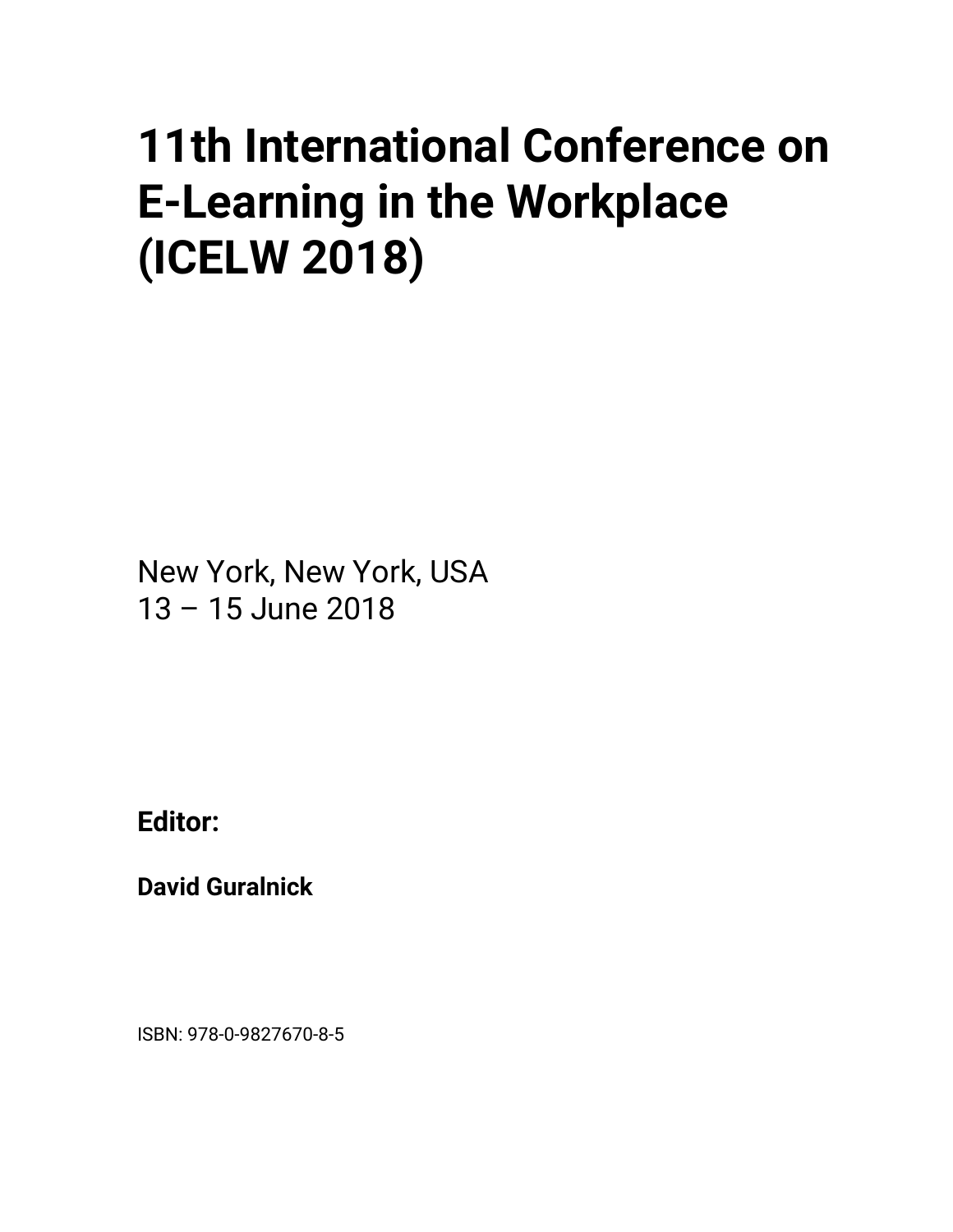**Printed from e-media with permission by:** 

Curran Associates, Inc. 57 Morehouse Lane Red Hook, NY 12571



**Some format issues inherent in the e-media version may also appear in this print version.** 

Copyright© (2018) by Kaleidoscope Learning All rights reserved.

Printed by Curran Associates, Inc. (2018)

For permission requests, please contact Kaleidoscope Learning at the address below.

Kaleidoscope Learning 41 Madison Avenue 31st Floor New York, NY 10010 USA

Phone: +1 212 679-2740 or +1 800-693-5950

info@kaleidolearning.com

## **Additional copies of this publication are available from:**

Curran Associates, Inc. 57 Morehouse Lane Red Hook, NY 12571 USA Phone: 845-758-0400 Fax: 845-758-2633 Email: curran@proceedings.com Web: www.proceedings.com